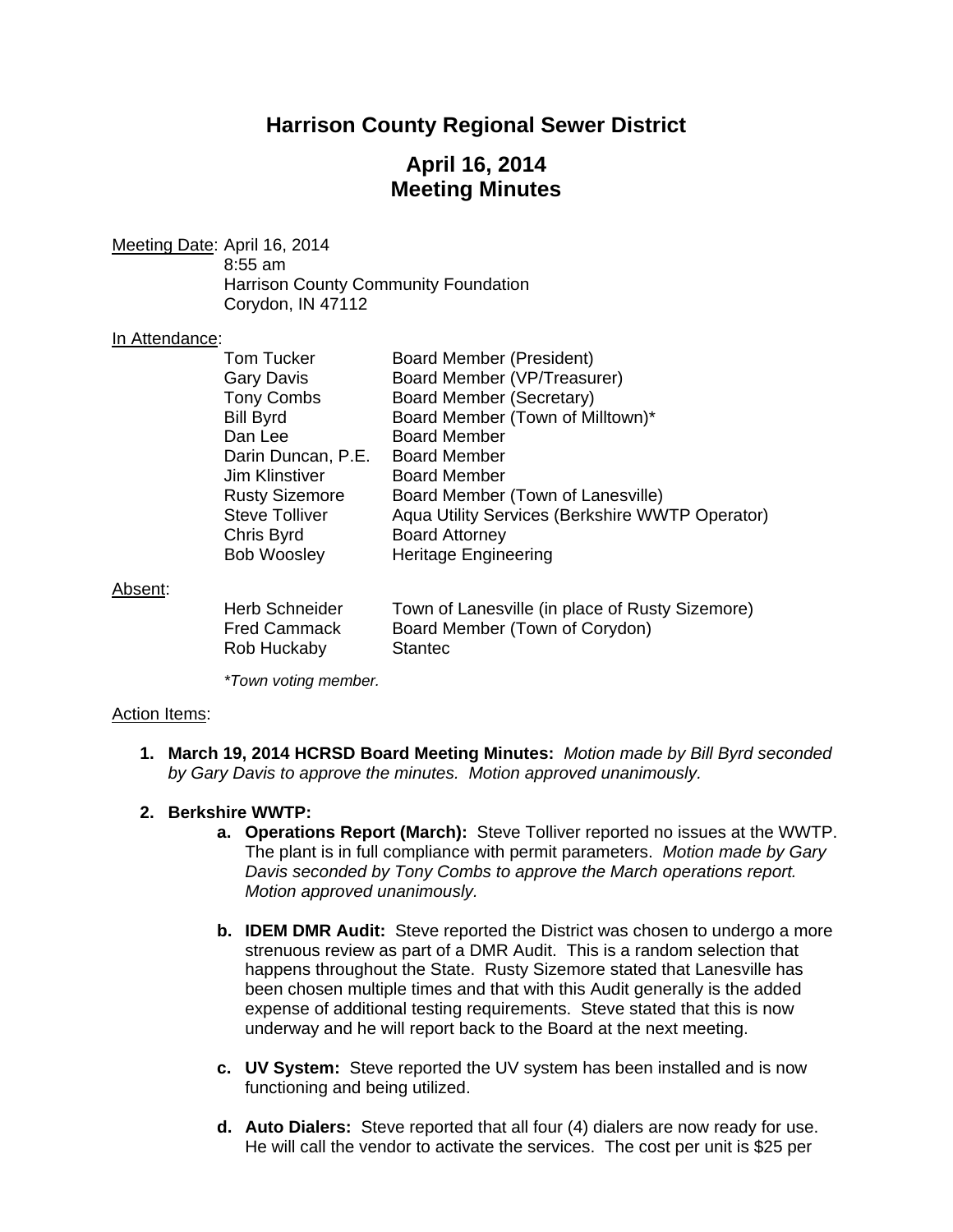month for the phone service lines. The vendor does offer the option of paying monthly or annually. Steve recommended the District pay monthly. The Board agreed to proceed with the monthly payment option. Steve will follow up immediately to activate the service for each dialer.

- **e. Both Plants Now In Service:** The existing plant was seeded with seed sludge and brought on line and into service. Both plants are now in full service.
- **f. Flow Meter Calibration:** Steve stated the flow meter had to be re-calibrated now that both plants are on line.
- **g. Security Breaches:** The Contractor has left the gate unlocked on numerous occasions. It is now double locked.
- **h. Generator Batteries:** Steve reported the batteries are in need of replacement.
- **i. Phosphorus Testing Chemical:** Steve reported that he still has found a buyer for the Ferric Chloride chemical (there are 2 drums). He stated that the chemical has a 10 year shelf life. The District paid approximately \$800 for the chemicals. The supplier requires a 25% re-stocking charge if the chemicals are returned. Steve recommended the Board keep the chemicals in storage on site. The Board agreed with Steve's recommendation to keep the chemicals stored on site. If a buyer comes along Steve will bring it to the Board's attention for consideration.

## **3. Stormwater:**

- **a. Oversight:** The Board discussed the County's Engineer's letter (dated April  $7<sup>th</sup>$  – attached to these minutes) regarding stormwater oversight. The Board feels that both entities (RSD and County Engineer's Office) can work jointly to provide this oversight. Further discussion will be held regarding this matter at a future meeting.
- **b. MS4 Response:** The Board discussed drafting a letter on behalf of the Commissioner's to allow them to respond to IDEM regarding the potential for the County to possibly be designated as an MS4 community. The Board does not feel it is in the best interest of the County to be designated as an MS4. With this designation comes added rules and requirements to follow that ultimately will add to increase costs and possible fees for residents. The Board will approach the Commissioners and urge them to strongly considered sending a pro-active response to IDEM asking that the County NOT be considered for this designation. The letter will focus on the numerous positive initiatives undertaken by the County (i.e. septic maintenance flyers, soil and water conservation financial support, karst study, stormwater demonstration projects, etc.). Bob Woosley will follow up with Rob Huckably to draft this letter and distribute to the Board for review.

## **4. New Salisbury Project Update:**

**a. Pay Requests:** There were no Contractor Pay Requests this month.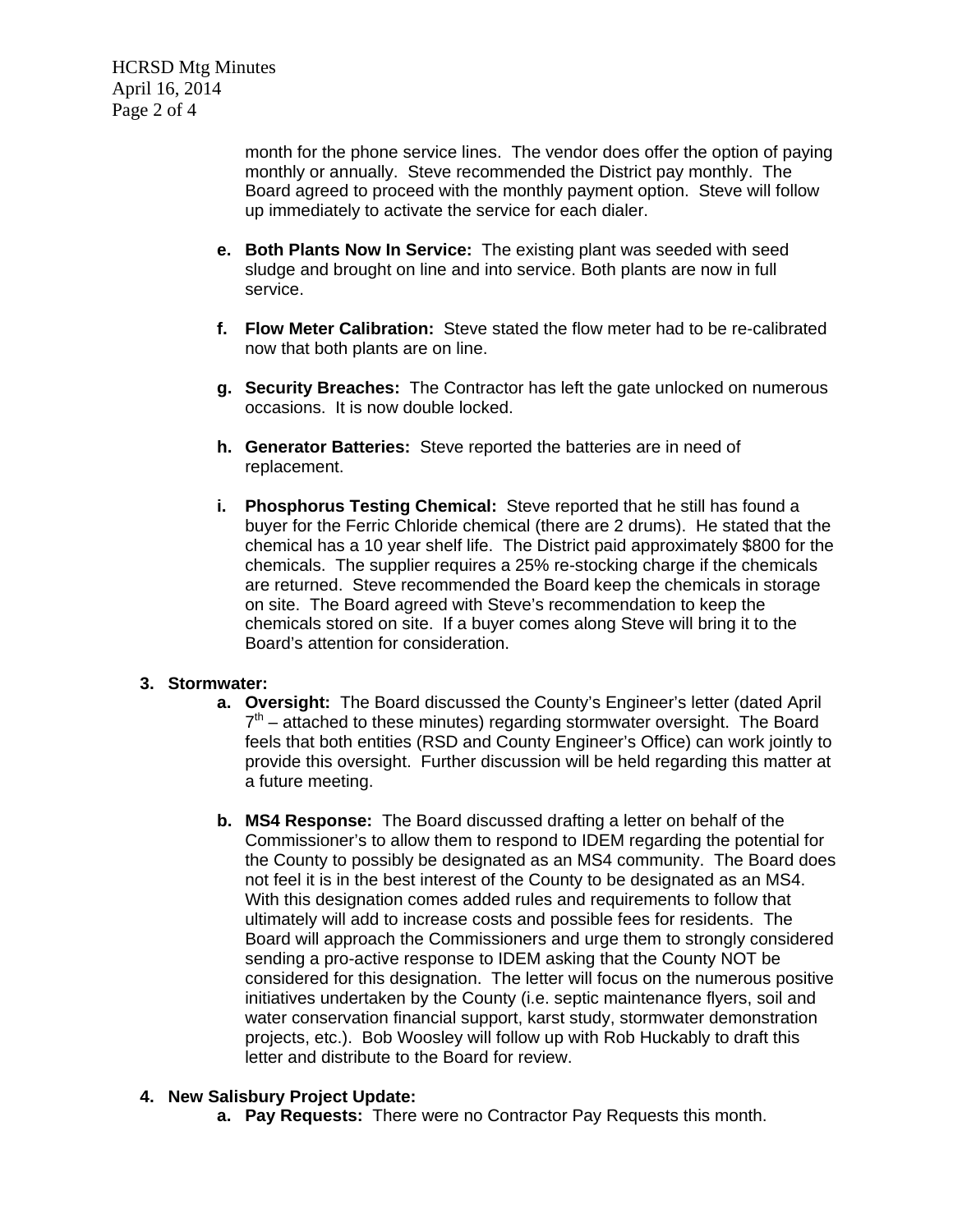- **b. Project Updates:** Bob Woosley provided a brief update on the construction progress made to date.
- **c. Quarterly Report:** Jill Saegesser submitted the quarterly report to EDA.
- **5. Sewer Use Ordinance:** Chris Byrd and Bob Woosley distributed copies of a proposed Sewer Use Ordinance. Christina Horan recommended that the references to Tap Fees, Connection Fees, and Inspection Fees be pulled from the ordinance and a separate ordinance be used for those items. Board members were asked to review the ordinance and provide comments prior to the next meeting.

# **6. Stormwater Demonstration Project:**

- **a. South Central School Rain Garden Project:** Rob Huckaby was unable to attend the meeting. He provided copies to the Board of the negotiated cost with Fulkerson Contracting (FCI) to perform the rain garden work at South Harrison School. Efforts will be made to have plant materials donated to further reduce the cost. The original amount from the Commissioners for demonstration project work at the School's was \$89,500. All work at the Lanesville campus is complete. If FCI's bid is accepted there will be approximately \$2,280 remaining in the budget. *A motion was made by Gary Davis seconded by Dan Lee to approve a change order with Fulkerson Contracting in the amount not to exceed \$5,900 for the installation of the rain garden at South Central School in Elizabeth, IN. Motion passed unanimously.*
- **b. Support for South Central Atrium Project:** South Central has been working on a separate project in the atrium area of the school. Maribeth Kelly, an educator who works at the school is applying for a grant with Rotary Club. She is not asking the District for money. Ms. Kelly wants a letter of support for the project. Additionally, Ms. Kelly has taken ownership of the educational materials the District developed as part of the school projects. She is distributing the materials to educators. *A motion was made by Bill Byrd seconded by Gary Davis to allow the Board President to sign the letter of support presented. Motion passed unanimously.*
- **7. MS4:**Rob Huckaby will forward a copy of the letter sent to Harrison County officials from IDEM that stated the County "may" be designated as an MS4 Community.

## **8. Lanesville Interchange Sewer Project:**

- **i. IDEM Submittal:** Both sets of plans (District and Town) were submitted to IDEM on March 26<sup>th</sup>. Still awaiting comments from IDEM.
- **ii. Town Easement Acquisition Status:** Rusty Sizemore reported that the Town still is working with property owners to acquire the final 2 remaining easements.

## **9. Treasurers Report:**

- **a.** SSK is currently three (3) months behind on payments (February, March, and April). Chris Byrd will follow up with them to determine the status of payment.
- **b.** *A motion was made by Bill Byrd seconded by Jim Klinstiver to approve the March Treasurer's Report. Motion approved unanimously.*